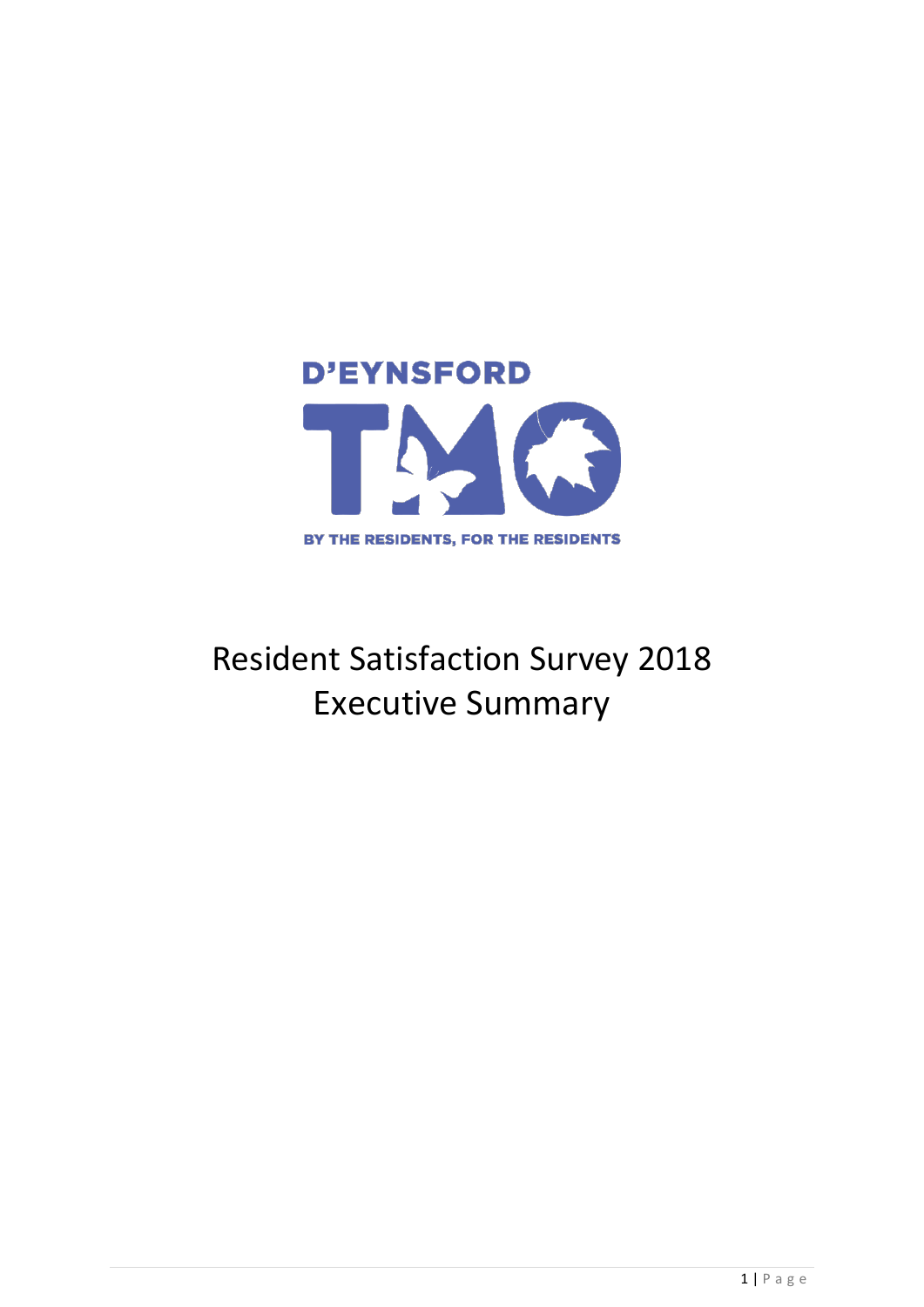## **TABLE OF CONTENTS**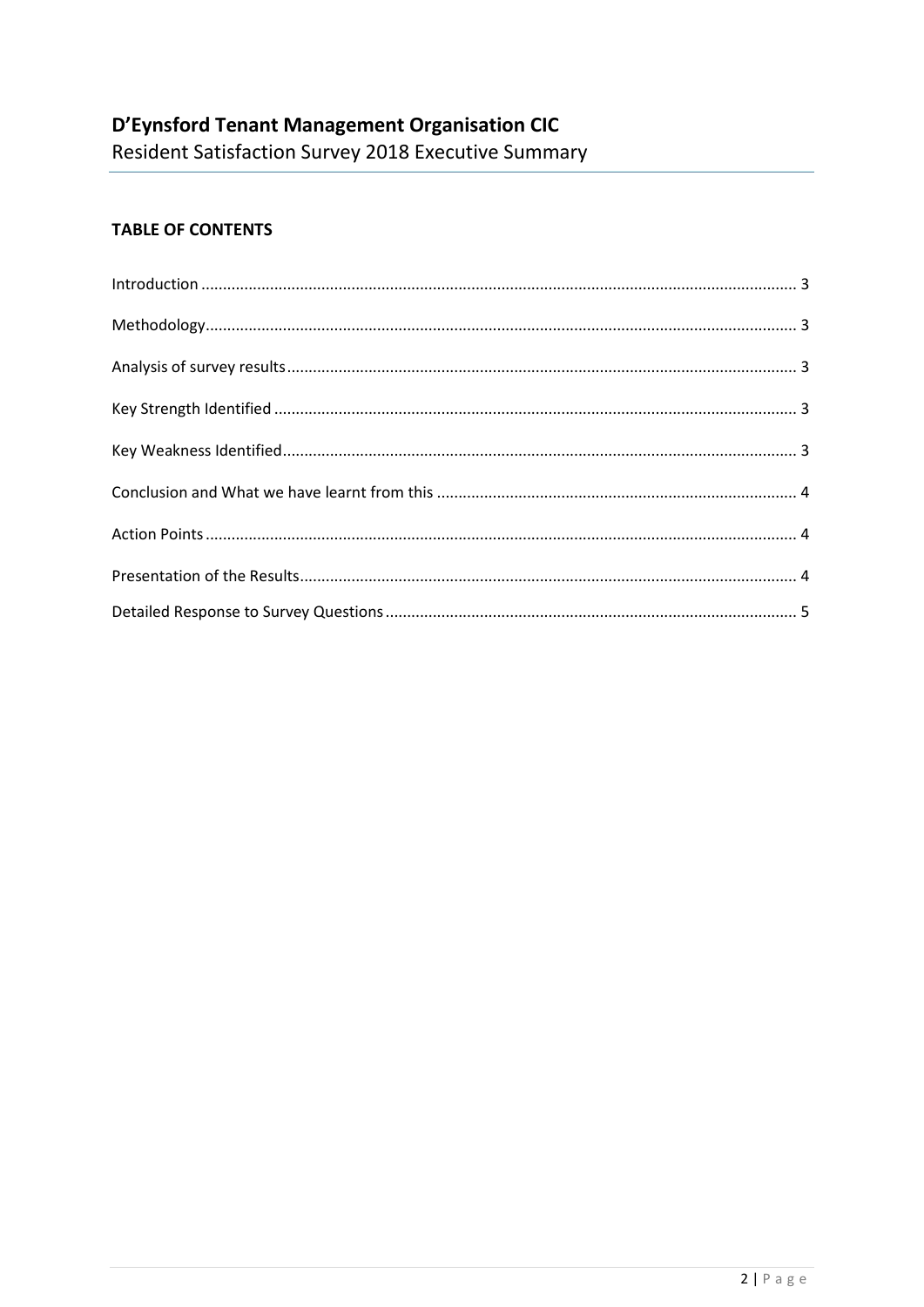## **INTRODUCTION**

In July 2018, D'Eynsford Tenant Management Organisation (DTMO), which manages D'Eynsford Estate, carried out a Resident Satisfaction Survey, as required by the management agreement in place between it and Southwark Council.

## **METHODOLOGY**

DTMO's 2018 survey was sent to all 336 residents within the estate in August 2018. As the initial response was slow, DTMO's Board extended the deadline and offered a prize drawing for those who completed the survey. Furthermore, the board also carried out a door knocking exercise to obtain feedback in September. This more than doubled the number of surveys received, to 107. Of these, 72% were returned by council tenants, 23% by leaseholders and 5% by private tenants renting from absentee leaseholders. The overall response rate for the survey was 31.84% of all 336 surveys sent out.

According to the mainstream research companies, an response rate*—'between 30% and 40% is considered a good return and to be a robust response rate*.' As DTMO's response rate was 31.84%, the results of its survey can be taken as an accurate reflections of residents' attitudes towards the TMO service it provides.

Due to the 2018 Survey being the first resident satisfaction survey since its existence (September 2015), it is hoped that data from this survey will be used to carry out an comparative analysis in the future.

## **ANALYSIS OF SURVEY RESULTS**

The board met on the  $3^{rd}$  November 2018 for their annul away day to discuss the survey and as a result, a task group was created that focused on disseminating the data to provide an action plan.

The TMO analysed each response data to determine its key strength and key weaknesses and how they could build on their strength and address their key weaknesses.

## **KEY STRENGTHS IDENTIFIED**

- 97.73% of respondents stated it was easy to contact the TMO Office.
- 94.56% of respondents indicated the TMO Office were either helpful or very helpful.
- 92.63% of respondents felt satisfied with the communication it receives from the TMO. Which was much greater than the council (75.91%).
- 92.23% of respondents were satisfied with the Maintenance of grassed areas of the estate (gardening). This was higher than LBS in the standard of repairs (TMO 90.72%, LBS 69.69%) – 21.03% >.
- 90.72% of respondents were satisfied with the Standard of repairs and maintenance carried out by the TMO.
- 88% of respondents were satisfied with the Cleaning of external communal areas (e.g., parking areas).
- 86.41% of respondents felt the TMO have made a positive impact on the estate since it took over in 2015.
- 86% of respondents said they were satisfied with the cleaning internally.
- 85.56% of respondents were satisfied with the community events and activities
- 85.14% of respondents were satisfied with the way the TMO deals with repairs and maintenance.
- 83.53% of respondents were satisfied with the final outcome of the issues reported to the TMO.
- 82.11% of respondents indicated that they found the Newsletter highly informative.
- 61% of respondents stated that they would speak highly of the TMO, 10.76% would be critical and 27.45% had no opinion.

#### **KEY WEAKNESS IDENTIFIED**

- 62.26% of respondents have never visited our website and as much as 84.31% have never seen our over 800 tweets.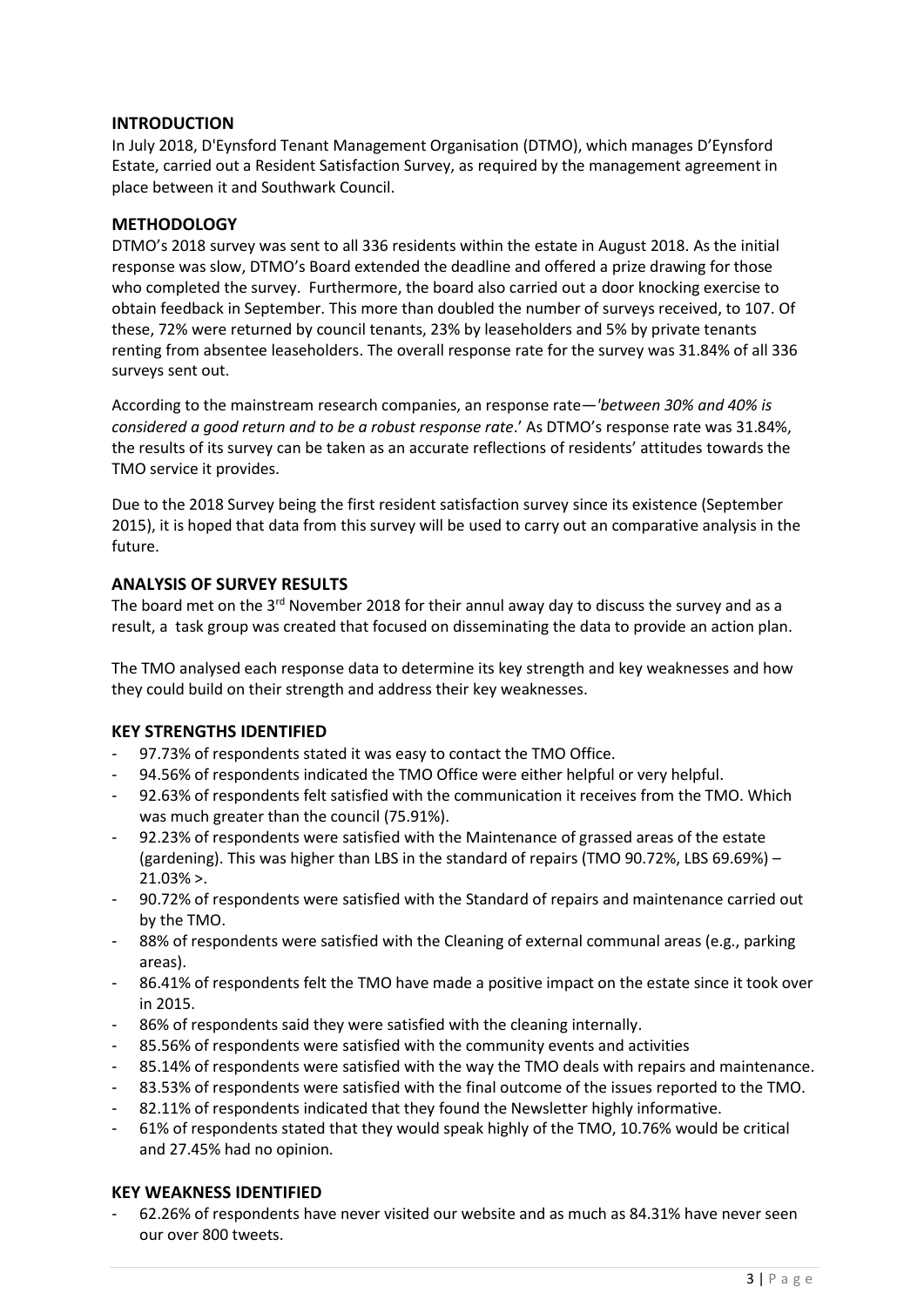- 45.61% of respondents highlighted that the reason why they didn't attend the meetings were due to Timing of meetings.
- 35.72% of respondents felt dissatisfied with being kept informed. Although the majority were satisfied (64,28), it does highlight some steps the TMO can do to keep residents informed when reporting ASB issues, However, one observation to state is that the dissatisfaction percentage could be due to residents reporting to the council and the police.
- 30.3% of respondents were dissatisfied with the standard of repairs carried out by the council.

## **CONCLUSION AND WHAT WE HAVE LEARNT**

- As this is the first survey carried out by DTMO, it does not offer as much scope for comparison to previous surveys.
- In general, the results of the survey showed high levels of satisfaction with the services DTMO provides to D'Eynsford residents and in almost all cases.
- There were however areas where it was felt that DTMO could make an Action Plan to address the key concerns.
- Door knocking was a huge positive as it increased it by over 65 surveys (60.74%) and made this an credible response percentage (31%).
- It is a very positive resident satisfaction survey where it indicates that we made a huge positive impact since it took over 3 years (87%).

## **ACTION PLAN**

| <b>Key Weakness Identified</b>                                                                                                                                                                                                                                                         | <b>Action plan</b>                               |                                                                                                                                                                                                                                               |  |  |
|----------------------------------------------------------------------------------------------------------------------------------------------------------------------------------------------------------------------------------------------------------------------------------------|--------------------------------------------------|-----------------------------------------------------------------------------------------------------------------------------------------------------------------------------------------------------------------------------------------------|--|--|
| 62.26% of respondents have never<br>visited our website and as much as<br>84.31% have never seen our over 800<br>tweets.                                                                                                                                                               | $\bullet$<br>$\bullet$<br>$\bullet$<br>$\bullet$ | New computer class starting.<br>Installation of new Internet line by Hyperoptic.<br>Access to computers in the TMO Office<br>Collecting Email addresses to focus on using<br>email to communicate more regularly along with<br>other methods. |  |  |
| 45.61% of respondents highlighted that<br>the reason why they didn't attend the<br>meetings were due to Timing of<br>meetings.                                                                                                                                                         | $\bullet$                                        | Board are looking into varying the timing of the<br>meetings in 2019/2020. i.e. change days and<br>times.                                                                                                                                     |  |  |
| 35.72% of respondents felt dissatisfied<br>with being kept informed by the TMO,<br>Police and Council when reporting ASB.<br>Although the majority were satisfied<br>(64.28%), it does highlight some steps<br>the TMO can do to keep residents<br>informed when reporting ASB issues. | $\bullet$<br>$\bullet$<br>$\bullet$              | In future questionnaire to separate the TMO,<br>Police and Council as it is currently as one.<br>TMO to start office reporting logs.<br>Working closer with the Safer Neighbourhood<br>team.                                                  |  |  |
| 30.3% of respondents were dissatisfied<br>with the standard of repairs carried out<br>by the council.                                                                                                                                                                                  | $\bullet$                                        | Board are going to set up a sub-committee to<br>tackle on working on developing and better<br>partnership and monitoring of council retained<br>responsibilities i.e. heating/hot water, intercom.                                            |  |  |

#### **PRESENTATION OF THE RESULTS**

- Discuss at Board Away Day on the 3rd November 2018
- General Meeting in January 2019
- Website In February 2019
- News Letter in March 2019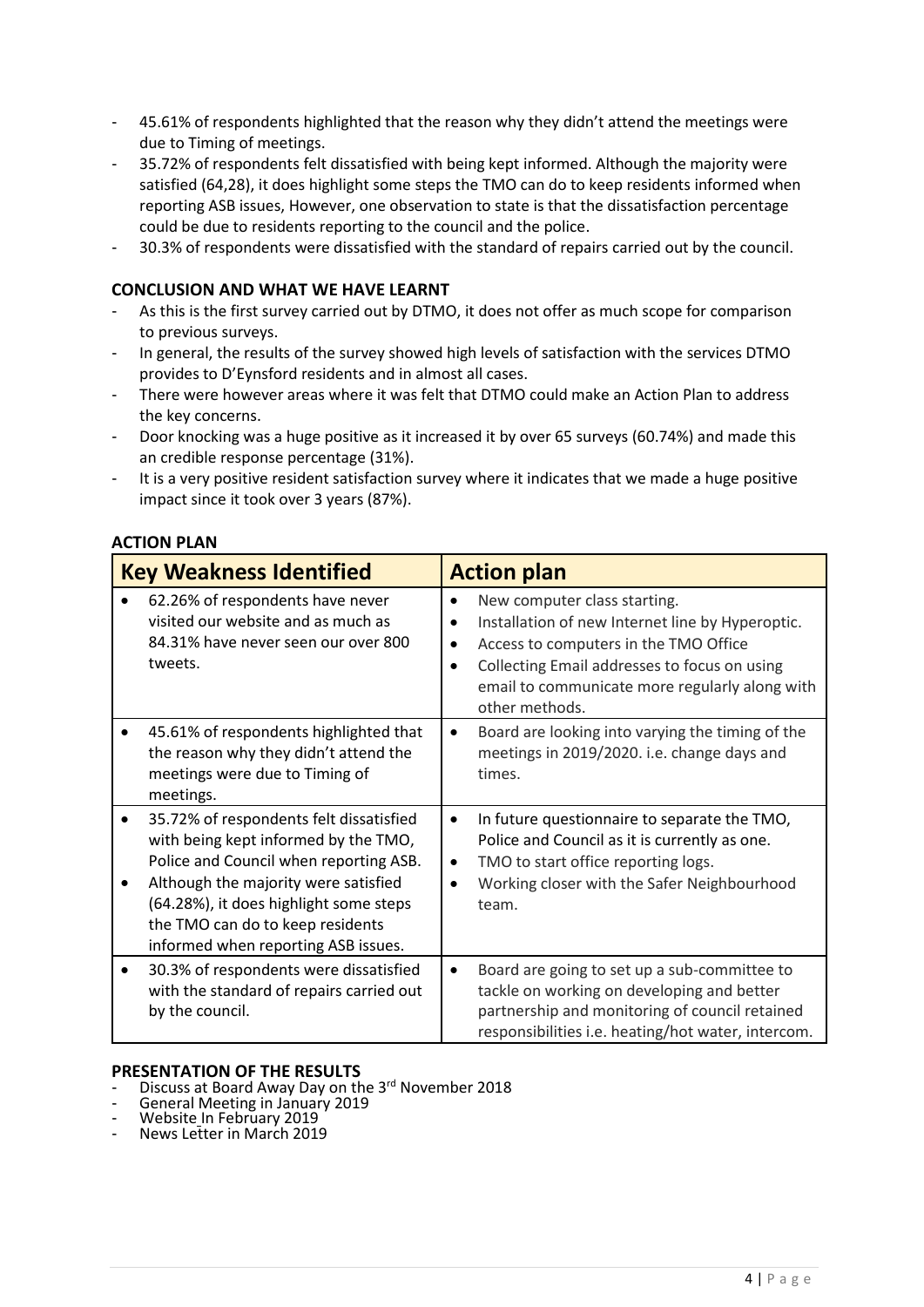#### **DETAILED RESPONSES TO SURVEY QUESTIONS HOUSING SERVICES & YOUR TMO 1. Which ONE of the following statements comes closest to how you feel about the TMO? I would speak highly of the TMO** 61.76% **I have no opinion about the TMO** 27.45% **I would be critical about the TMO** 10.76% **2. How important are each of these services to you ? Very Important Fairly Important Not Important N/A** Support and advice on claiming welfare benefits, money advice, and paying rent admining weilare benefits, money and approved advice, and paying rent and paying rent o<br>advice, and paying rent Keeping residents informed about estate matters  $81.82\%$  14.14% 3.03% 1.01% Listening to residents' views and acting upon them  $79.17\%$  16.67% 3.13% 1.04% Repairs and maintenance 1.02% 1.02% 1.02% 1.02% 1.02% Dealing with anti-social behaviour 16.04% 16.67% 6.25% 1.04% Value for money for your rent/service charge  $71.58\%$  21.05% 5.26% 2.11% Community and Social Events 60.64% 23.40% 13.83 2.13% Estate Improvements 79.17% 15.63% 5.21 0% **3. Overall how satisfied or dissatisfied are you with the following? Very satisfied Fairly satisfied Fairly dissatisfied Very dissatisfied** a. The way the TMO deals with repairs and maintenance  $46.53\%$  38.61% 8.91% 5.94% b. Maintenance of grassed areas of the estate (gardening) 59.22% 33.01% 4.85% 2.91% c. Cleaning of internal communal areas (e.g., stairwells) 50.98% 35.29% 6.86% 6.86% d. Cleaning of external communal areas (e.g., parking areas) differential distribution of the case of the case of the case of  $47.00\%$  areas) different  $47.00\%$  areas) e. Your safety and security within the estate  $35.35\%$  48.48% 11.11% 5.05% f. Standard of repairs and maintenance carried out by the 1. Standard of repairs and maintenance carried out by the distribution 37.11% 5.15% 5.15% 4.12% g. Standard of repairs carried out by the council (i.e. Hot water, heating, ventilation, intercom) 27.27% 42.42% 18.18% 12.12% h. Community Events and Activities 1.11% 1.11% 60.00% 35.56% 1.11% 3.33% **4. Thinking about your rent and income, how satisfied or dissatisfied are you with the advice and support you receive with the following? (if applicable) Very satisfied Fairly satisfied Fairly dissatisfied Very dissatisfied** a. Claiming housing benefit and other welfare benefits 58.54% 26.83% 12.20% 2.44% b. Managing your finances and paying rent and service charges 65.56% 37.78% 4.44% 2.22% 4.44% 2.22% **Yes No 5. Are you aware that the TMO provides a FREE Advisory Service every month?** 71.29% 28.71% **6. Have you made use of these Advisory Sessions?** 12.90% 87.10% **Very helpful Helpful Unhelpful Very unhelpful 7. If yes, how helpful did you find the**  52.94% 35.29% 5.88% 5.88%

**session(s)?**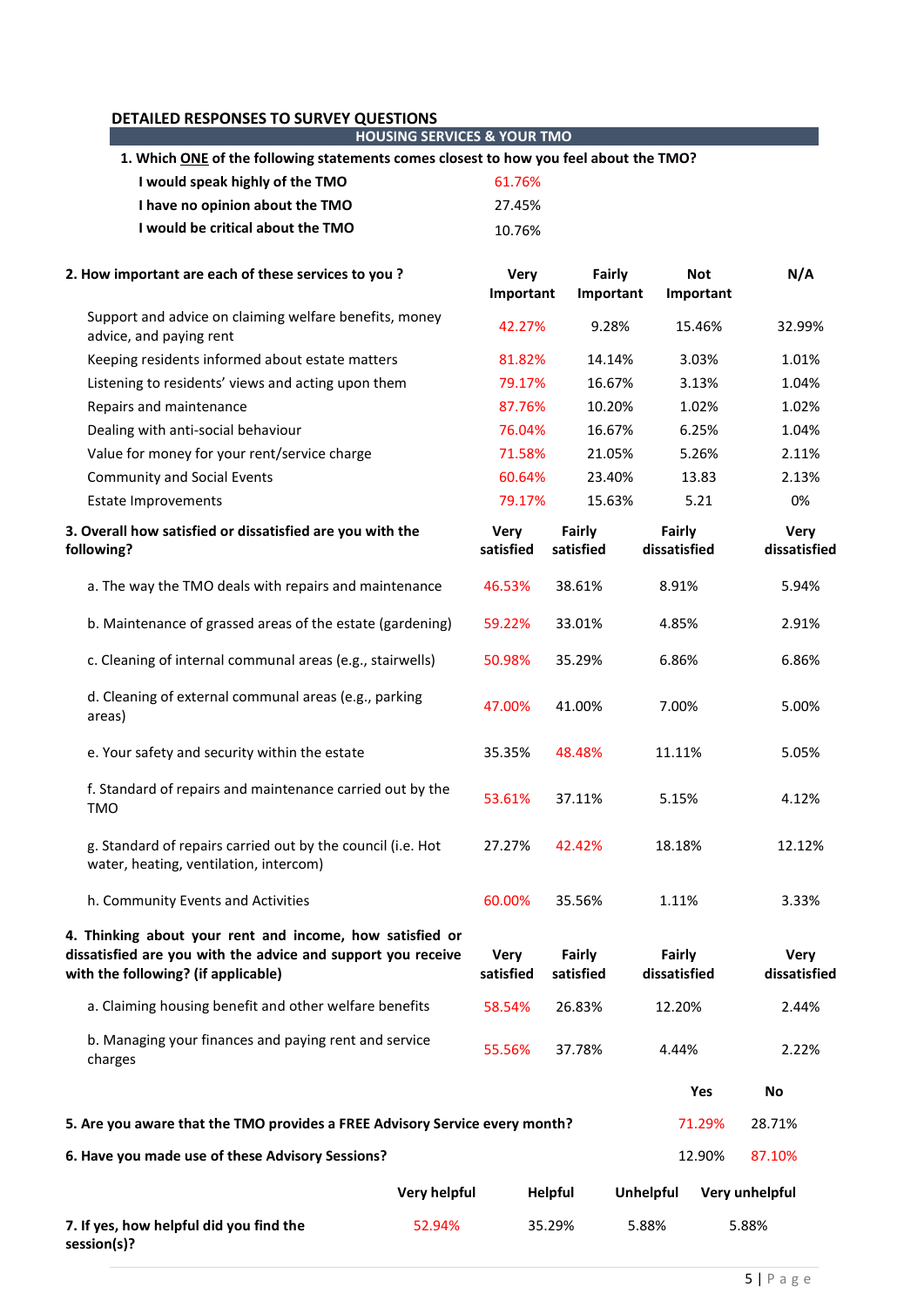|                                                                                                                                                                                                        |                 |                                     | <b>CUSTOMER EXPERIENCE &amp; RECENT CONTACT</b> |                            |                                               |                          |
|--------------------------------------------------------------------------------------------------------------------------------------------------------------------------------------------------------|-----------------|-------------------------------------|-------------------------------------------------|----------------------------|-----------------------------------------------|--------------------------|
| 8. Have you had the need to contact the TMO in the last 12 months? (if no, please move to                                                                                                              |                 |                                     |                                                 |                            | <b>Yes</b>                                    | <b>No</b>                |
| question 14)                                                                                                                                                                                           |                 |                                     |                                                 |                            | 89.11%                                        | 10.89%                   |
|                                                                                                                                                                                                        |                 |                                     |                                                 |                            | Easy                                          | <b>Difficult</b>         |
| 9. How easy was it to make contact with the TMO office?                                                                                                                                                |                 |                                     |                                                 |                            | 97.73%                                        | 2.27%                    |
| 10. What method did you use to contact the TMO<br>Office?                                                                                                                                              |                 | <b>Phone</b>                        | Email                                           | <b>Visit Office</b>        | <b>Social</b><br><b>Media</b>                 | Letter                   |
|                                                                                                                                                                                                        |                 | 30.97%                              | 7.08%                                           | 59.29%                     | 2.65%                                         | 0.00%                    |
|                                                                                                                                                                                                        | Very<br>helpful |                                     | <b>Helpful</b>                                  | <b>Unhelpful</b>           |                                               | Very unhelpful           |
| 11. How helpful were the staff you spoke to?                                                                                                                                                           | 66.30%          |                                     | 28.26%                                          | 3.26%                      |                                               | 2.17%                    |
| 12. What did you contact the TMO Office about?                                                                                                                                                         |                 |                                     |                                                 |                            |                                               |                          |
| Household matters (enquiries about your tenancy/lease/rent)<br>Neighbourhood issues/ASB<br>Garden/communal areas<br>Repairs and maintenance<br>To make a complaint                                     |                 |                                     |                                                 |                            | 16.51%<br>18.35%<br>7.34%<br>12.84%<br>41.28% |                          |
|                                                                                                                                                                                                        | <b>Very</b>     |                                     |                                                 | Fairly                     |                                               |                          |
| 13. How satisfied were you with the final                                                                                                                                                              | satisfied       |                                     | <b>Fairly satisfied</b>                         | dissatisfied               |                                               | Very dissatisfied        |
| outcome?                                                                                                                                                                                               | 60.00%          |                                     | 23.53%                                          | 8.24%                      |                                               | 8.24%                    |
|                                                                                                                                                                                                        |                 |                                     | <b>COMMUNICATION AND INFORMATION</b>            |                            |                                               |                          |
| 14. Which communications have you received from<br>D'Eynsford TMO? (Please check as many as apply)                                                                                                     |                 | <b>Highly</b><br><b>Informative</b> |                                                 | Little<br>Information      |                                               | <b>Never received</b>    |
| <b>Newsletters</b>                                                                                                                                                                                     |                 | 82.11%                              |                                                 | 15.79%                     |                                               | 2.11%                    |
| Information displayed on notice boards                                                                                                                                                                 |                 | 63.95%                              |                                                 | 26.74%                     |                                               | 9.30%                    |
| Regular meetings                                                                                                                                                                                       |                 | 32.76%                              |                                                 | 18.97%                     |                                               | 48.28%                   |
| Website                                                                                                                                                                                                |                 | 28.30%                              |                                                 | 9.43%                      |                                               | 62.26%                   |
| <b>Twitter feed</b>                                                                                                                                                                                    |                 | 11.76%                              |                                                 | 3.92%                      |                                               | 84.31%                   |
| Word of mouth                                                                                                                                                                                          |                 | 38.18%                              |                                                 | 16.36%                     |                                               | 45.45%                   |
| Text messaging                                                                                                                                                                                         |                 | 20.75%                              |                                                 | 7.55%                      |                                               | 71.70%                   |
| 15. Overall, how satisfied are you with the communications you<br>receive from the TMO and Southwark Council?                                                                                          |                 |                                     | <b>Very</b><br>satisfied                        | <b>Fairly</b><br>satisfied | <b>Fairly</b><br>dissatisfied                 | <b>Very dissatisfied</b> |
| a. D'Eynsford TMO                                                                                                                                                                                      |                 |                                     | 48.42%                                          | 44.21%                     | 4.21%                                         | 3.16%                    |
| b. Southwark Council                                                                                                                                                                                   |                 |                                     | 16.87%                                          | 59.04%                     | 14.46%                                        | 9.64%                    |
|                                                                                                                                                                                                        |                 | <b>RUNNING THE TMO</b>              |                                                 |                            |                                               |                          |
|                                                                                                                                                                                                        |                 |                                     |                                                 |                            | Yes                                           | No                       |
|                                                                                                                                                                                                        |                 |                                     |                                                 |                            |                                               |                          |
| 16. Are you a share member (FREE) of the TMO?                                                                                                                                                          |                 |                                     |                                                 |                            | 23.66%                                        | 76.34%                   |
| 17. Are you aware of the work your Board does and its responsibilities to provide you with<br>housing management services?                                                                             |                 |                                     |                                                 |                            | 68.18%                                        | 31.82%                   |
| 18. Were you aware that in the past 12 months, through the hard work of the staff and the<br>board, the TMO has been awarded over £60,000 in grants for estate improvements and<br>community projects? |                 |                                     |                                                 |                            | 30.11%                                        | 69.89%                   |
|                                                                                                                                                                                                        |                 |                                     | Agree<br>strongly                               | Somewhat<br>agree          | Somewhat<br>disagree                          | <b>Disagree strongly</b> |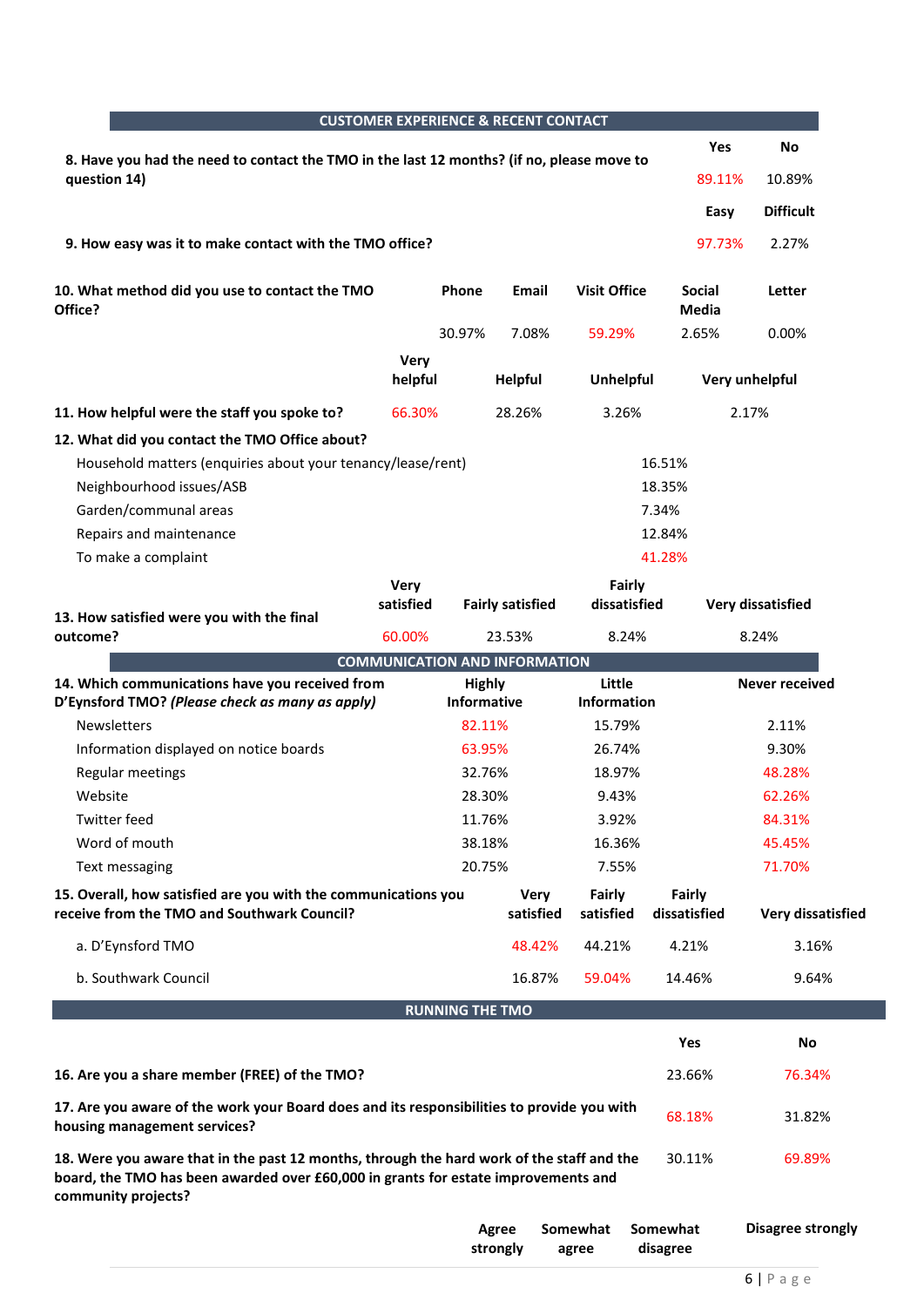| 19. I am interested in being involved in decisions about<br>D'Eynsford Estate.                                                                                                                                                      | 34.12% | 30.59%          | 22.35%          |            | 12.94%    |
|-------------------------------------------------------------------------------------------------------------------------------------------------------------------------------------------------------------------------------------|--------|-----------------|-----------------|------------|-----------|
| 20. I know how I can get involved in decisions about what<br>happens on the D'Eynsford Estate if I choose to. (Are you<br>aware the TMO will provide interpreter and translation<br>services if English is not your first language) | 50.00% | 36.59%          | 9.76%           |            | 3.66%     |
|                                                                                                                                                                                                                                     |        |                 |                 | <b>Yes</b> | <b>No</b> |
| 21. Have you attended any TMO meetings (including Board and General Meetings)?                                                                                                                                                      |        | 26.09%          | 73.91%          |            |           |
| a. If yes, were you able to raise your queries, concerns and ideas effectively?                                                                                                                                                     |        | 61.29%          | 38.71%          |            |           |
| b. If no, why have you not attended any TMO meetings? (Check all that apply)                                                                                                                                                        |        |                 |                 |            |           |
| Timing of meetings                                                                                                                                                                                                                  |        |                 | 45.61%          |            |           |
| Not interested in taking part                                                                                                                                                                                                       |        |                 | 33.33%          |            |           |
| Nervous about attending                                                                                                                                                                                                             |        |                 | 14.04%          |            |           |
| Language barrier                                                                                                                                                                                                                    |        |                 | 3.51%           |            |           |
| Don't know whom to contact                                                                                                                                                                                                          |        |                 | 3.51%           |            |           |
|                                                                                                                                                                                                                                     |        | <b>Positive</b> | <b>Negative</b> |            | No Change |
| 22. Do you think the TMO has made a positive or negative impact to the<br>estate since it took over in 2015?                                                                                                                        |        | 86.41%          | 4.85%           |            | 8.74%     |

|                                                                                                                                                                                                            |                          | <b>ANTI-SOCIAL BEHAVIOUR (ASB)</b>            |                            |                                           |                             |           |  |
|------------------------------------------------------------------------------------------------------------------------------------------------------------------------------------------------------------|--------------------------|-----------------------------------------------|----------------------------|-------------------------------------------|-----------------------------|-----------|--|
| 23. If you have experienced any Anti-Social Behaviour<br>in the past 12 months, who did you report it to? (if                                                                                              | <b>TMO</b>               | Council                                       | <b>Police</b>              | Other                                     |                             |           |  |
| no, go to question 26)                                                                                                                                                                                     | 66.67%                   | 14.29%                                        | 19.05%                     | 0.00%                                     |                             |           |  |
| 24. What was the overriding<br>factor in your choice of who to<br>report the Anti-Social Behaviour                                                                                                         | Speed of<br>response     | <b>Perceived effectiveness of</b><br>response |                            | Likelihood of<br>being taken<br>seriously |                             | Other     |  |
| to?                                                                                                                                                                                                        | 40.63%                   | 34.38%                                        |                            | 25.00%                                    |                             | 0.00%     |  |
| 25. How satisfied were you with the following aspects<br>of how your report was handled?                                                                                                                   | <b>Very</b><br>satisfied | Fairly<br>satisfied                           | <b>Fairly dissatisfied</b> |                                           | <b>Very</b><br>dissatisfied |           |  |
| a. How the report was dealt with                                                                                                                                                                           | 48.48%                   | 30.30%                                        | 3.03%                      |                                           | 18.18%                      |           |  |
| b. Being kept informed                                                                                                                                                                                     |                          | 35.71%                                        | 28.57%                     | 21.43%                                    |                             | 14.29%    |  |
| c. The final outcome of your report                                                                                                                                                                        |                          | 44.44%                                        | 29.63%                     | 14.81%                                    |                             | 11.11%    |  |
|                                                                                                                                                                                                            |                          | <b>GET INVOLVED &amp; ABOUT YOU</b>           |                            |                                           |                             |           |  |
|                                                                                                                                                                                                            |                          |                                               |                            |                                           | <b>Yes</b>                  | <b>No</b> |  |
| 26. Do you have children living with you? (Under 16s)                                                                                                                                                      |                          |                                               |                            |                                           | 17.35%                      | 82.65%    |  |
| 27. Do you have internet access at home                                                                                                                                                                    |                          |                                               |                            |                                           | 72.16%                      | 27.84%    |  |
| 28. If D'Eynsford TMO were to negotiate a good deal with an internet provider who provided good<br>network speed and service, would you be interested in having internet installed or moving<br>providers? |                          |                                               |                            |                                           | 63.86%                      | 36.14%    |  |
| 29. What type of resident<br>are you?                                                                                                                                                                      | <b>Council tenant</b>    |                                               | Leaseholder                | Private<br>tenant                         |                             | Lodger    |  |
|                                                                                                                                                                                                            | 72.00%                   |                                               | 23.00%                     | 5.00%                                     |                             | 0.00%     |  |